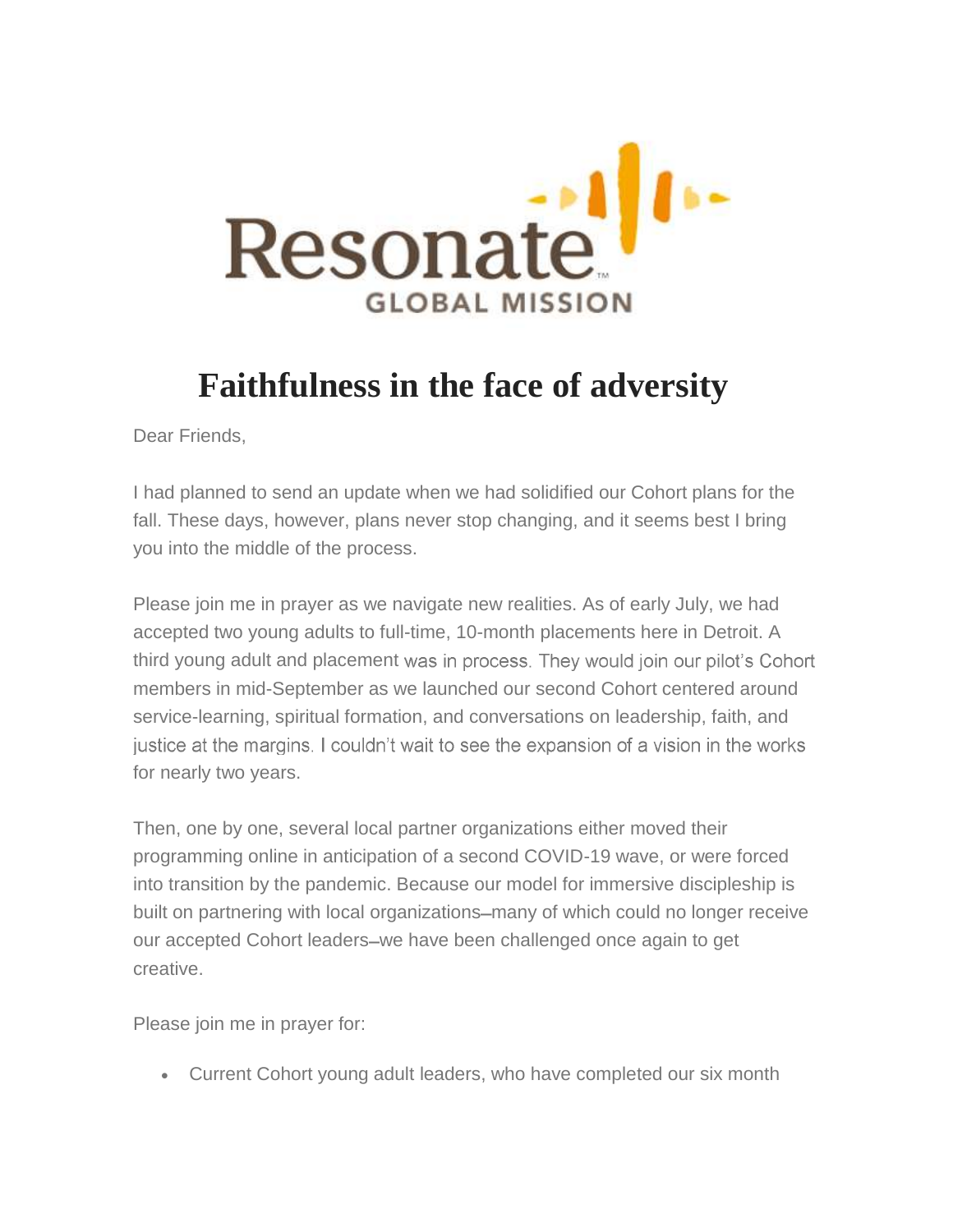Cohort pilot, and are in places of significant transition.

- My ministry work in the fall, which will look quite different due to COVID adjustments. I will likely be co-leading a 'Cohort junior,' a group of teens and early twenty-somethings who show potential for Christian leadership, but are facing significant social, emotional, and economic barriers.
- Convening a Zoom-based regional cohort that will encourage young leaders in Detroit and across the region to grow in their commitment to ministry at the margins and spiritual formation.
- Planning and inviting young adults for the return of our originally planned Cohort programming in the winter or spring, depending on COVID.
- My upcoming ordination as Minister of the Word in the Christian Reformed Church (date to be announced).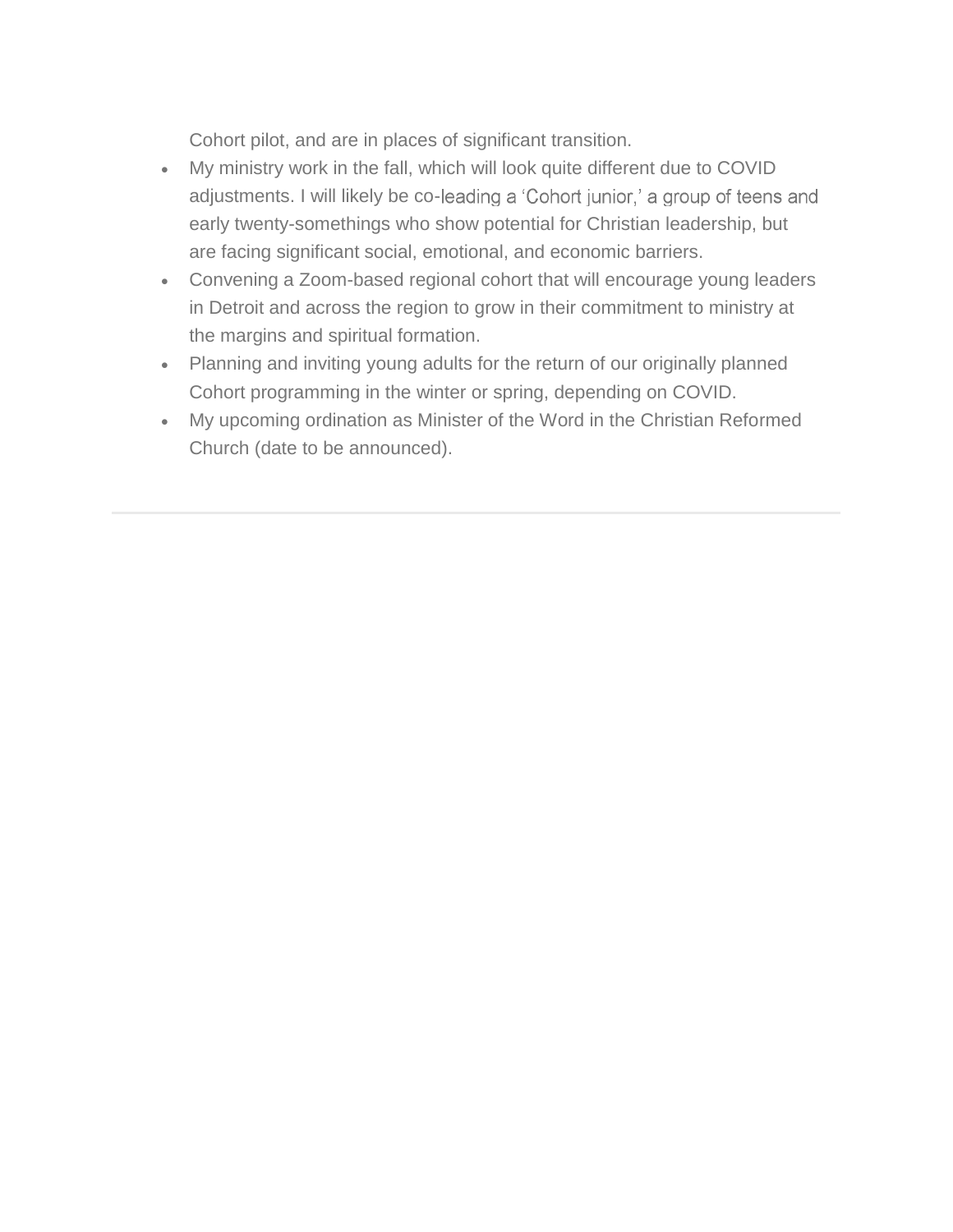

Rev. Dr. Emmett Price III (bottom), Executive Director of the Institute for the Study of the Black Christian Experience at Gordon-Conwell Theological, joined us to close out our book study on Howard Thurman's *Jesus and the Disinherited.* He finished with a challenge to to be courageous in the midst of adversity.

## **Becoming Neighbors**

I wish you could all have been a part of the deep conversations our Cohort has shared over the past six months over socially distanced barbecues and weekly Zoom calls.

We have had the privilege of learning from local and national pastors and experts, wrestling with the ongoing systemic racism that affects every square inch of our participants' lives, and continually circling back to the all-important question of selfworth and identity in Christ. Raised in failing school districts, restricted by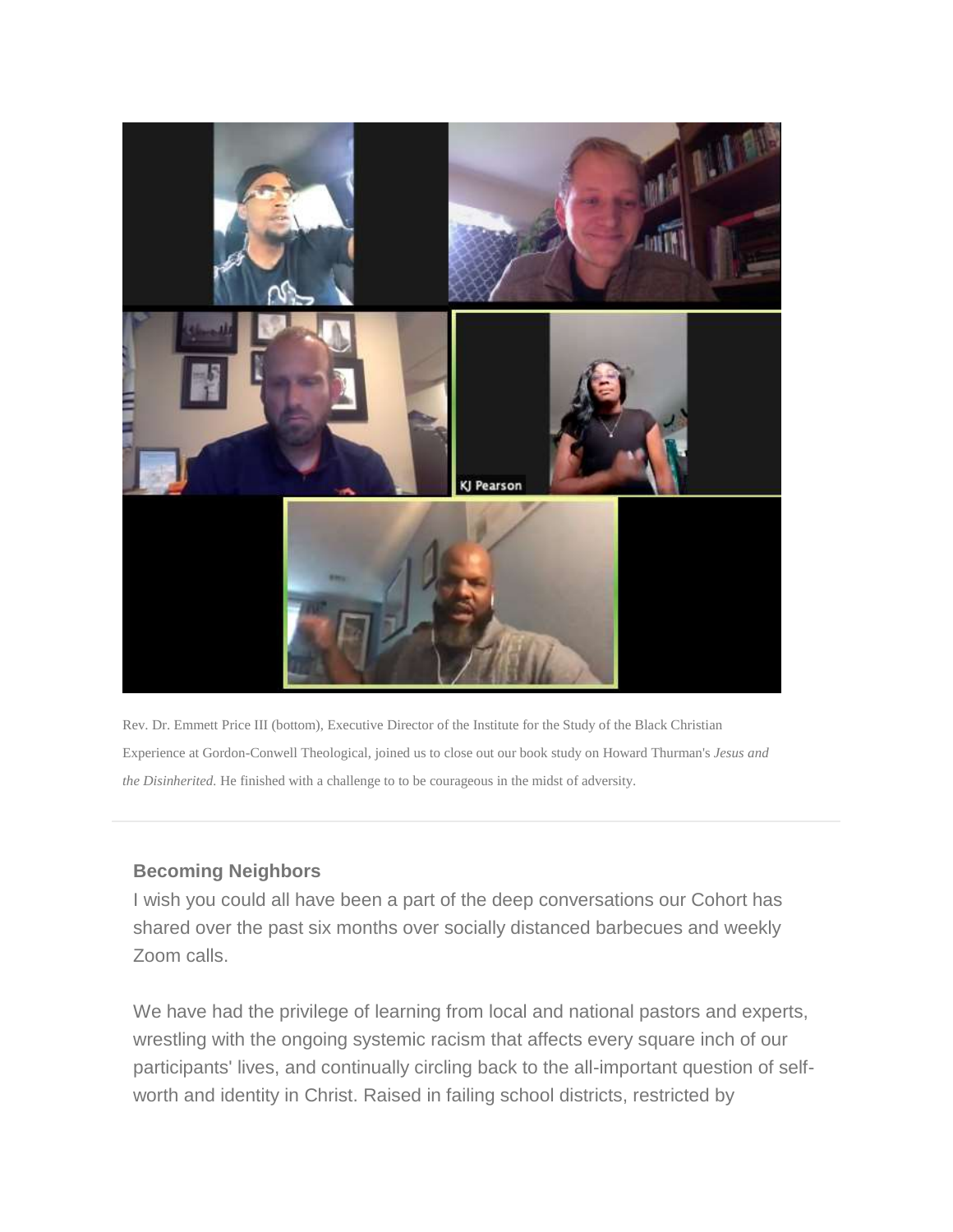expensive transportation, and often living in fear of law enforcement, many young adults of color in Detroit neighborhoods inherit an internalized sense of low selfesteem that can only be overcome by relationship–with God and with neighbors. Nearly every week, I think of a prophetic outburst from Josh during one of our Cohort conversations: "I don't want a charity that tries to make my neighborhood a slightly better place! Why don't you just make me your neighbor?"

Making neighbors and restoring relationships, with God and with people, is at the heart of our mission. This is slow and plodding work, full of roller coasters, trustbuilding, and setbacks. Honest outbursts like these remind me that we're on our way.

## **How has the news of George Floyd and the reality of COVID-19 affected Detroit?**

I've fielded many versions of this question. I cannot speak on behalf of Detroiters, but in my short experience ministering here, I've learned that young adults in Detroit have not just lived in a pandemic for five months. They were born into a pandemic, a web of traumas, domestic abuse, federal and state disinvestment, violence and racism that met them on day one with underfunded hospitals, closed schools, and separated families. Most days, the battles against addiction, fear, and self-hate that these young adults face are unimaginable to me. For young adults in our Cohort and young adults across Detroit, George Floyd's murder was not shocking or incomprehensible. Their uncle is George Floyd, their cousin is Breonna Taylor, their brother is Jacob Blake. Police abuse isn't an anomaly, it's dad's head slammed onto the hood of the family Buick.

Detroit, as my mentor says, is a city of compounded grief: trauma after trauma dating back to the slave plantation, transplanted to Detroit by slave catchers and slave wages, reincarnated by [redlining](https://nam02.safelinks.protection.outlook.com/?url=https%3A%2F%2Fresonateglobalmission.us9.list-manage.com%2Ftrack%2Fclick%3Fu%3D4690171b22d7a44aa4f860a7a%26id%3De7520f39f0%26e%3D636b6792f8&data=02%7C01%7C%7C64240ddcf50b4b74b1c008d85034e9cf%7C84df9e7fe9f640afb435aaaaaaaaaaaa%7C1%7C0%7C637347535474074107&sdata=Bhd91hKH%2BmEBAVfnQsKKxu7oSWVFF50mtuqsMQ0t%2F2c%3D&reserved=0), reinforced by educational and [socio-economic](https://nam02.safelinks.protection.outlook.com/?url=https%3A%2F%2Fresonateglobalmission.us9.list-manage.com%2Ftrack%2Fclick%3Fu%3D4690171b22d7a44aa4f860a7a%26id%3D9fa1dc31dd%26e%3D636b6792f8&data=02%7C01%7C%7C64240ddcf50b4b74b1c008d85034e9cf%7C84df9e7fe9f640afb435aaaaaaaaaaaa%7C1%7C0%7C637347535474084102&sdata=8D%2FkZCxcVgrUc1hD7Yq6fqbBCuz3dFvizqIwjnCrqCk%3D&reserved=0) barriers. This ongoing trauma shows up in our Bible studies, our service projects, and our conversations about anger, self-hate, fear, and despair.

AND YET, perhaps the most profound wonder is the resilience of local Detroiters in the face of the pandemic, ongoing injustice, and webs of abuse. This resilience against all odds is a testament to God's grace. In the span of the past six months alone, our Cohort leaders have witnessed a deadly car accident near our ministry partner's front lawn, grieved the loss of a community member to a house fire and the death of a friend to a gunshot wound, all while facing systemic barriers, like car insurance premiums of \$700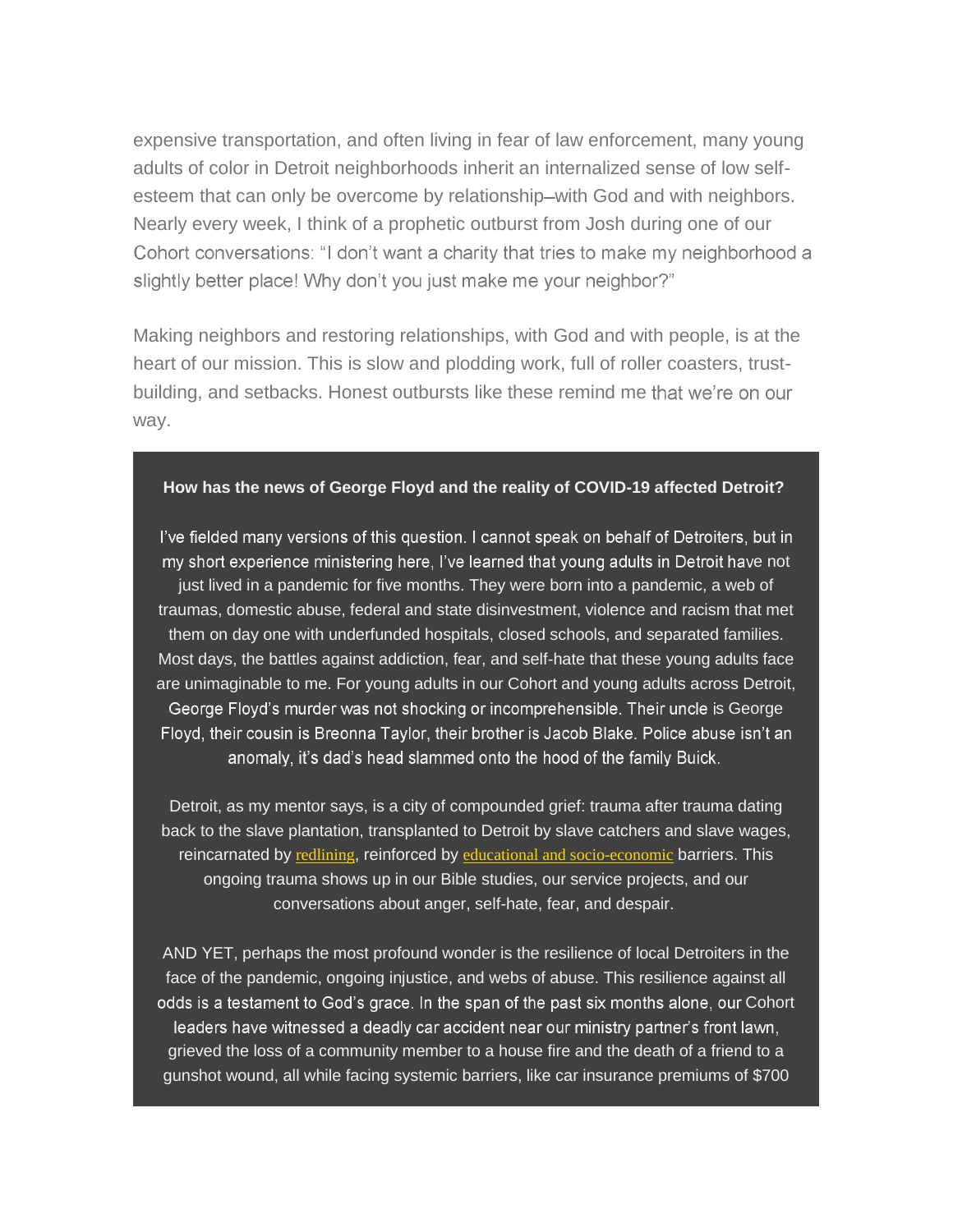per month. Through all this, young adults have shown a steely resilience, rooted in a faith that God will be faithful. That, for me, is deeply encouraging as we press ahead.

**Rest and Rejuvenation:** In June, Katie and I took a socially distanced 5,000 mile road trip across the US to meet our new nephew, Wesley, and to belatedly congratulate my sister, Alyssa, and new brother-in-law, Samuel, on their wedding! We camped through Michigan's upper peninsula, the badlands, and Yellowstone on the way!

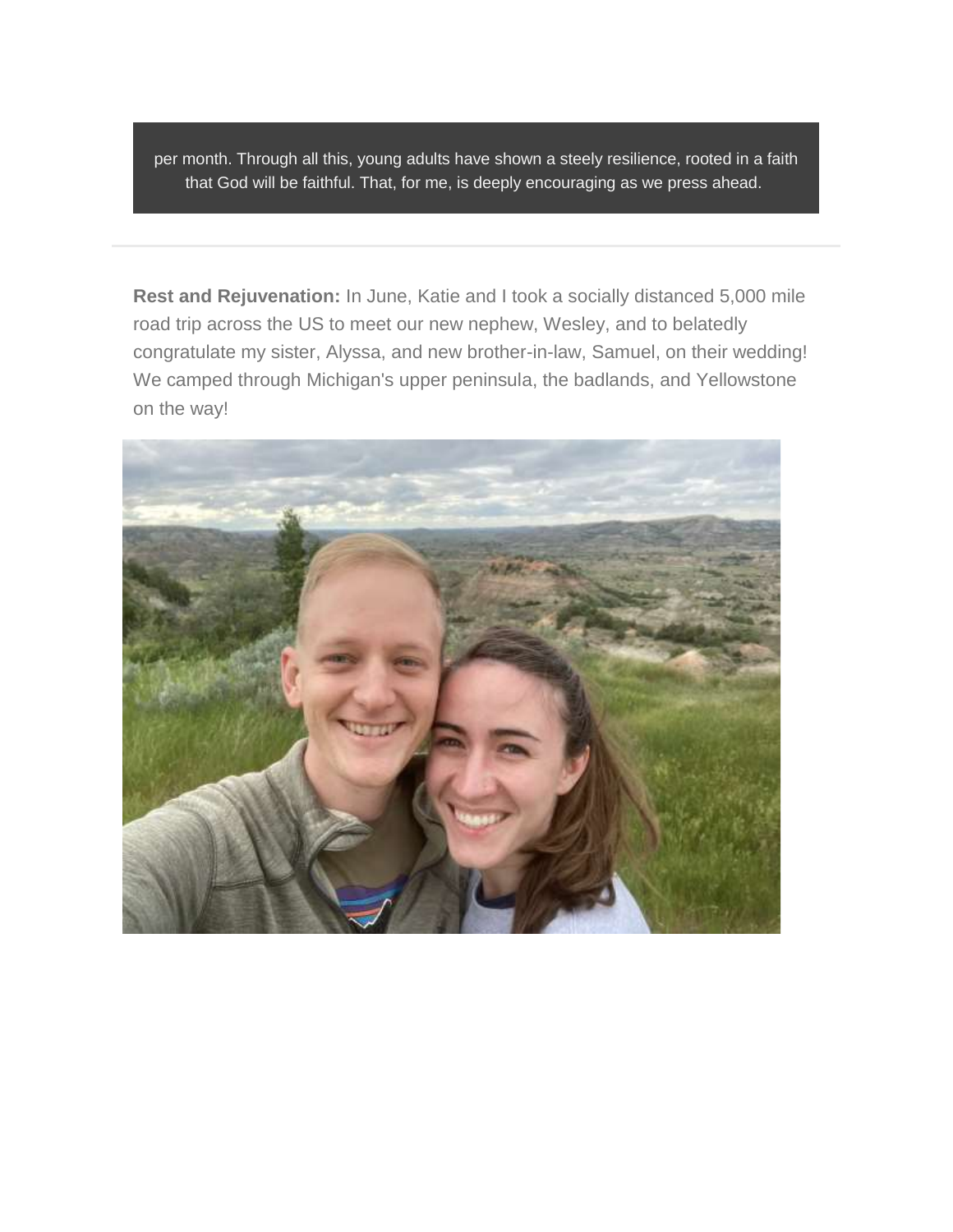





Thank you for your continual prayers for our advisory council (Mark Van Andel not pictured)

I am so grateful and humbled by all the financial gifts and partnership you have extended. Thank you for your commitment to our ministry. I do still need monthly giving partners. Please reach out if you would like to partner with me, and a BIG thank you to those who have been faithful in supporting our work here in Detroit.